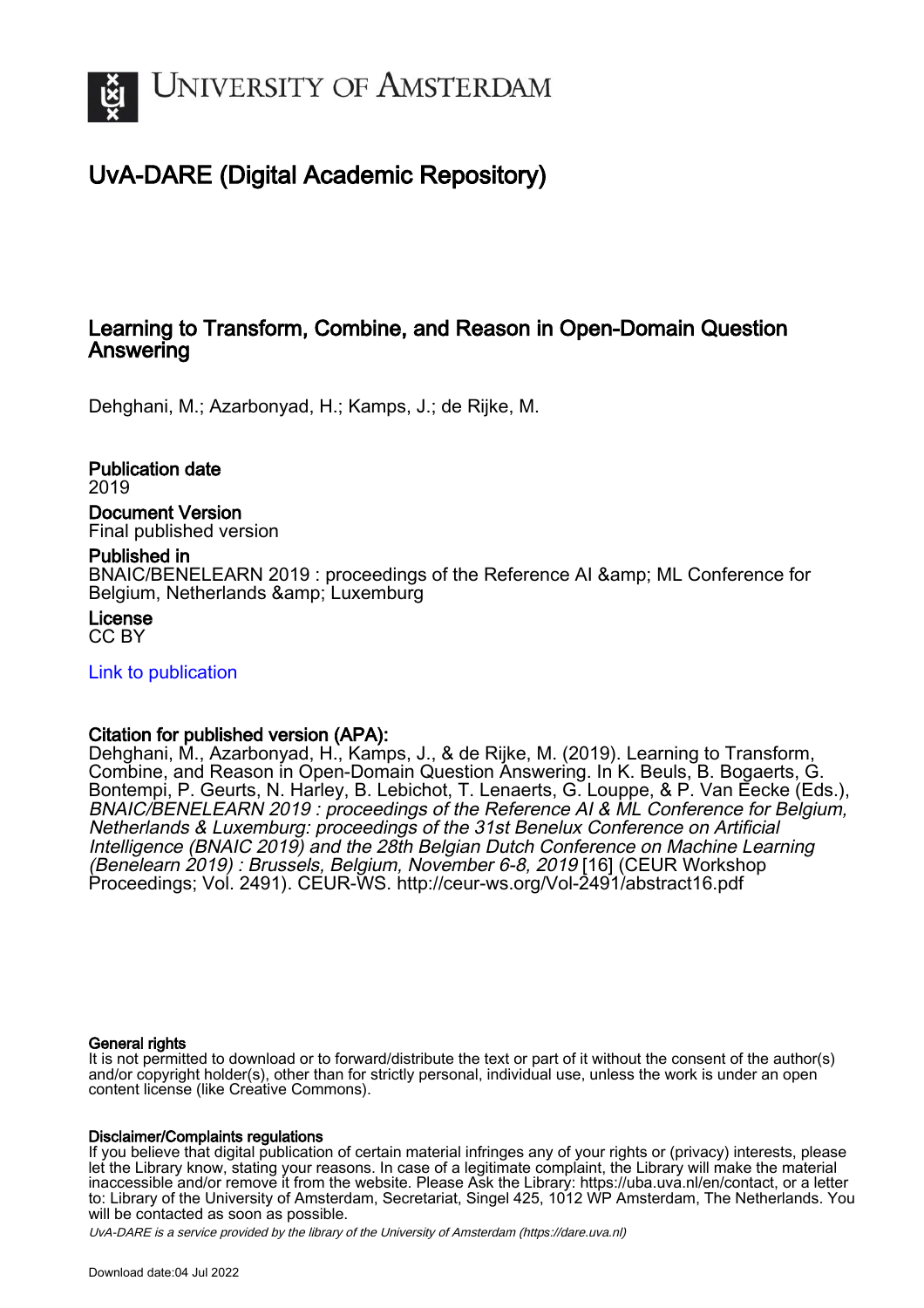# Learning to Transform, Combine, and Reason in Open Domain Question Answering?

Mostafa Dehghani $^{1,2}$ , Hosein Azarbonyad $^{1,3}$ , Jaap Kamps $^1$ , and Maarten de Rijke $^1$ 

<sup>1</sup> University of Amsterdam <sup>2</sup> Google AI <sup>3</sup> KLM Research

#### 1 Extended Abstract

Users seek direct answers to complex questions from large open-domain knowledge sources like the Web. Open-domain question answering has become a critical task to be solved for building systems that help address users' complex information needs. Most open-domain question answering systems use a search engine to retrieve a set of candidate documents, select one or a few of them as context, and then apply reading comprehension models to extract answers. Some questions, however, require taking a broader context into account, e.g., by considering low-ranked documents that are not immediately relevant, combining information from multiple documents, and reasoning over multiple facts from these documents to infer the answer. In this paper, we propose a deep learning model based on the Transformer architecture that is able to efficiently operate over a larger set of candidate documents by effectively combining the evidence from these documents during multiple steps of reasoning, while it is robust against noise from low-ranked non-relevant documents included in the set.

For example, in Figure 1, in order to infer the correct answer to the question: "Who is the Spanish artist, sculptor and draughtsman famous for co-founding the Cubist movement?" given the top-ranked document, a reading comprehension system most likely will extract "Georges Braque" as the answer, which is not the correct answer. In this example, in order to infer the correct answer, one has to go down the ranked list, gather and encode facts, even those that are not immediately relevant to the question, like "*Malaga is a city in Spain*," which can be inferred from a document at rank 66, and then in a multi-step reasoning process, infer some new facts, including "*Picasso was a Spanish artist*" given documents at ranks 12 and 66, and "*Picasso, who was a Spanish artist, co-founded the Cubist*" given the previously inferred fact and the document ranked third. In this example, and in general in many cases in open-domain question answering, a piece of information in a low-ranked document that is not immediately relevant to the question, may be useful to fill in the blanks and complete information extracted from the top relevant documents and eventually support inferring the correct answer.

In this paper, we propose TraCRNet (pronounced *Tracker Net*) to improve opendomain question answering by explicitly operating on a larger set of candidate documents during the whole question answering process and learning how to aggregate and

<sup>?</sup> This is an extended abstract of Dehghani et al. [1].

Copyright © 2019 for this paper by its authors. Use permitted under Creative Commons License Attribution 4.0 International (CC BY 4.0).